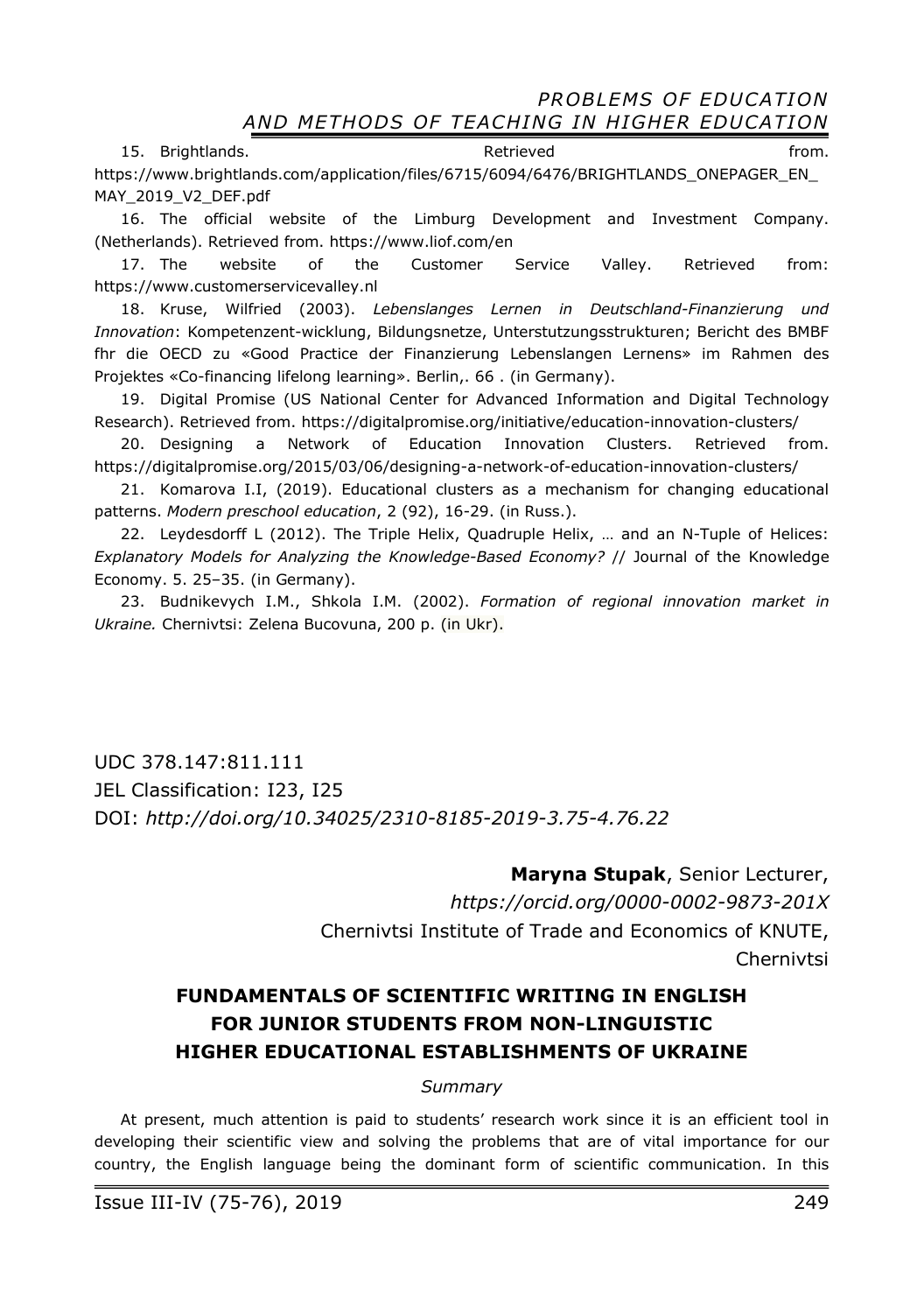context, the article deals with issues of English scientific communication and discourse with regard to junior students from non-linguistic higher educational establishments who haven't acquired corresponding knowledge in this subject matter yet. Distinctive features of a four-stage work with English scientific texts are described in the paper. A special attention is paid to stages of information recording and its application in practice. The standard structure of a scientific paper is analyzed in the article. Examples of special English clichés are given in the work to develop junior students' skills of scientific writing.

*Keywords:* research work, scientific communication, discourse, style, format, scientific writing, relevant information, clichés.

> **М.Г. Ступак,** старший викладач, *https://orcid.org/0000-0002-9873-201X*  Чернівецький торговельно-економічний інститут КНТЕУ, м. Чернівці

# **ОСНОВИ НАПИСАННЯ НАУКОВИХ ПРАЦЬ АНГЛІЙСЬКОЮ МОВОЮ ДЛЯ СТУДЕНТІВ МОЛОДШИХ КУРСІВ НЕМОВНИХ ЗАКЛАДІВ ВИЩОЇ ОСВІТИ УКРАЇНИ**

#### *Анотація*

На даний момент у нашій країні багато уваги приділяється науково-дослідній роботі студентів, оскільки вона є ефективним інструментом формування їхнього наукового світогляду та розв'язання надважливих задач. Водночас англійська мова є домінуючою формою наукового спілкування. В цьому контексті у статті розглядаються питання англомовного наукового спілкування та дискурсу щодо студентів молодших курсів немовних закладів вищої освіти, які ще не набули відповідних знань у цьому напрямку. Підготовка наукових праць іноземною мовою на міжнародні конференції є невід'ємною складовою наукової діяльності студентів вже з першого курсу навчання в ЗВО. Проте не володіючи навичками роботи з автентичними матеріалами та алгоритмом написання наукових робіт, початківці стикаються з великими труднощами. У дослідженні детально описується специфіка роботи з науковими текстами, яка складається з таких чотирьох етапів, як відбір релевантної інформації; обробка інформації; письмова фіксація інформації для подальшого використання; застосування відібраної та записаної інформації на практиці. Кожний етап роботи передбачає формування у студентів молодших курсів певних навичок наукового спілкування. Особлива увага приділяється письмовій фіксації інформації та її застосуванню на практиці. Письмова фіксація спрямована на складання студентами різноманітних планів, які стануть їм в пригоді в процесі подальшої роботи. Метою завершального етапу є написання й оформлення студентських наукових праць та представлення результатів дослідження цільовій аудиторії у вигляді різних видів публікацій. У роботі перелічено основні розділи та підрозділи, з яких складається більшість наукових статей відповідно до сучасних стандартів і вимог. Кожний підрозділ містить певні англійські кліше, автоматичне використання яких сприятиме побудові високоорганізованого семантичного простору наукового тексту. Автором зауважується, що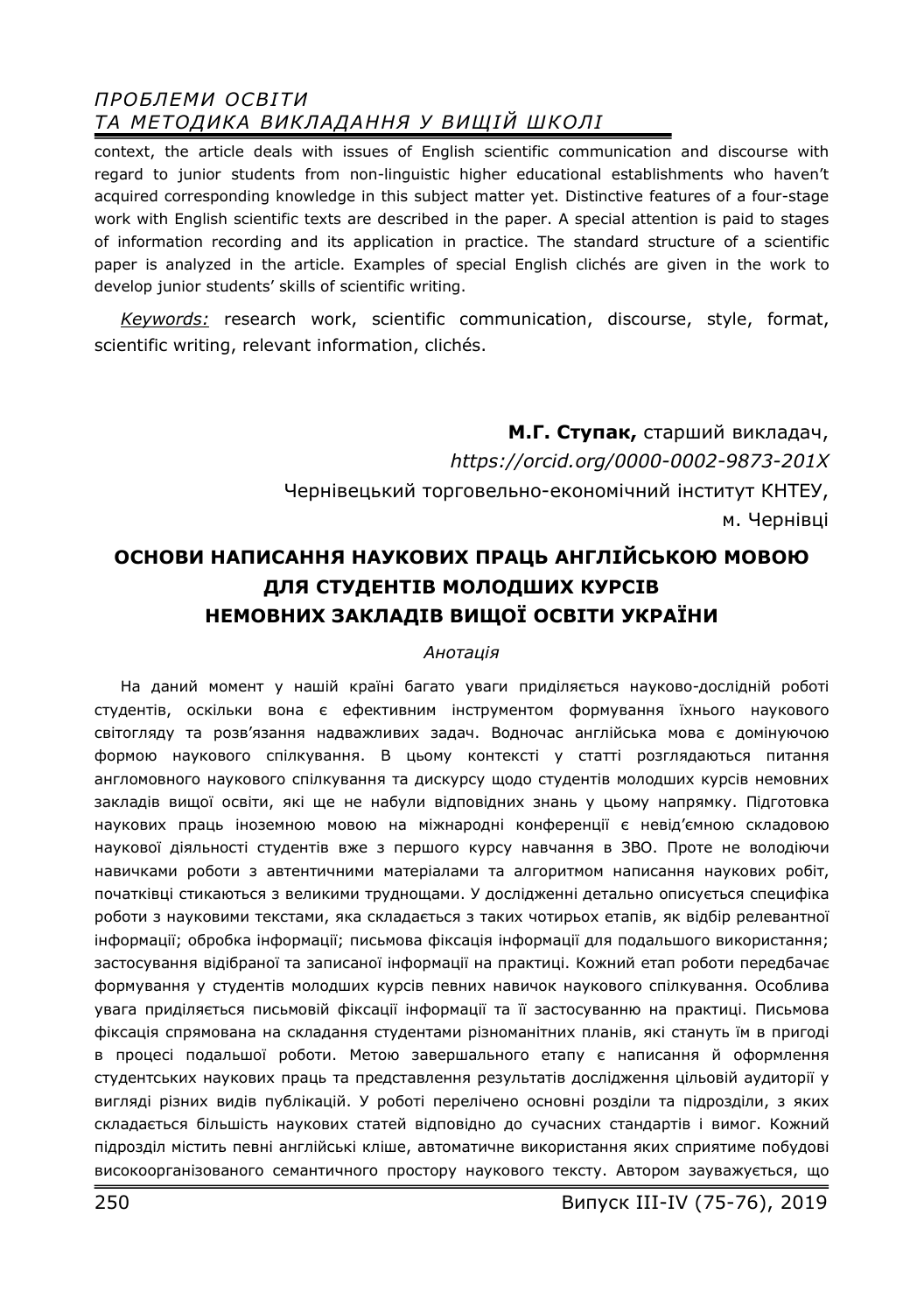поступове засвоєння студентами молодших курсів конкретних мовних формул є необхідною умовою для написання якісних наукових робіт англійською мовою. Створення кожним студентом власного банку корисних англійських кліше під час роботи з оригінальними науковими матеріалами вважається за доцільне.

*Ключові слова:* науково-дослідна робота, наукове спілкування, дискурс, стиль, формат, написання наукових праць, релевантна інформація, кліше.

**Problem statement.** In the course of globalization and integration processes taking place in our country today higher educational establishments of Ukraine are required to train highly qualified specialists who will be able to realize their potential in the professional environment as well as to become competitive in terms of the European dimension in education. In this context, much attention is paid to students' research work since it is an important tool in developing their scientific view and solving the problems that are of vital importance for science and practice. Besides, the language of professional communication, containing both business and scientific communication, stipulates negotiating with international partners; listening to foreign scientists' lectures; reading original scientific papers and texts; conducting numerous research; attending scientific and practical conferences; writing articles, abstracts, summaries; preparing various reports and presentations and other activities.

The language of most international scientific events is English as it is considered to be the dominant form of scientific communication. It is obvious that the scholars should possess theoretical and practical skills in English scientific communication to prepare their research papers in accordance with all requirements. In practice, it is very difficult for many young investigators to write a scientific paper in English if they haven't acquired particular knowledge of how it should be done, and therefore they cannot present their findings in a proper way [1].

In this regard, Ukrainian students taking an active part in international conferences and writing research papers in English need some special recommendations as for peculiarities of scientific style, format and discourse. Nowadays, English Scientific Communication is taught in most linguistic universities of Ukraine while some non-linguistic higher educational establishments aim at introducing it as a separate subject.

**Analysis of recent studies.** The issues connected with scientific discourse were investigated by numerous Ukrainian and foreign scholars. Such scientists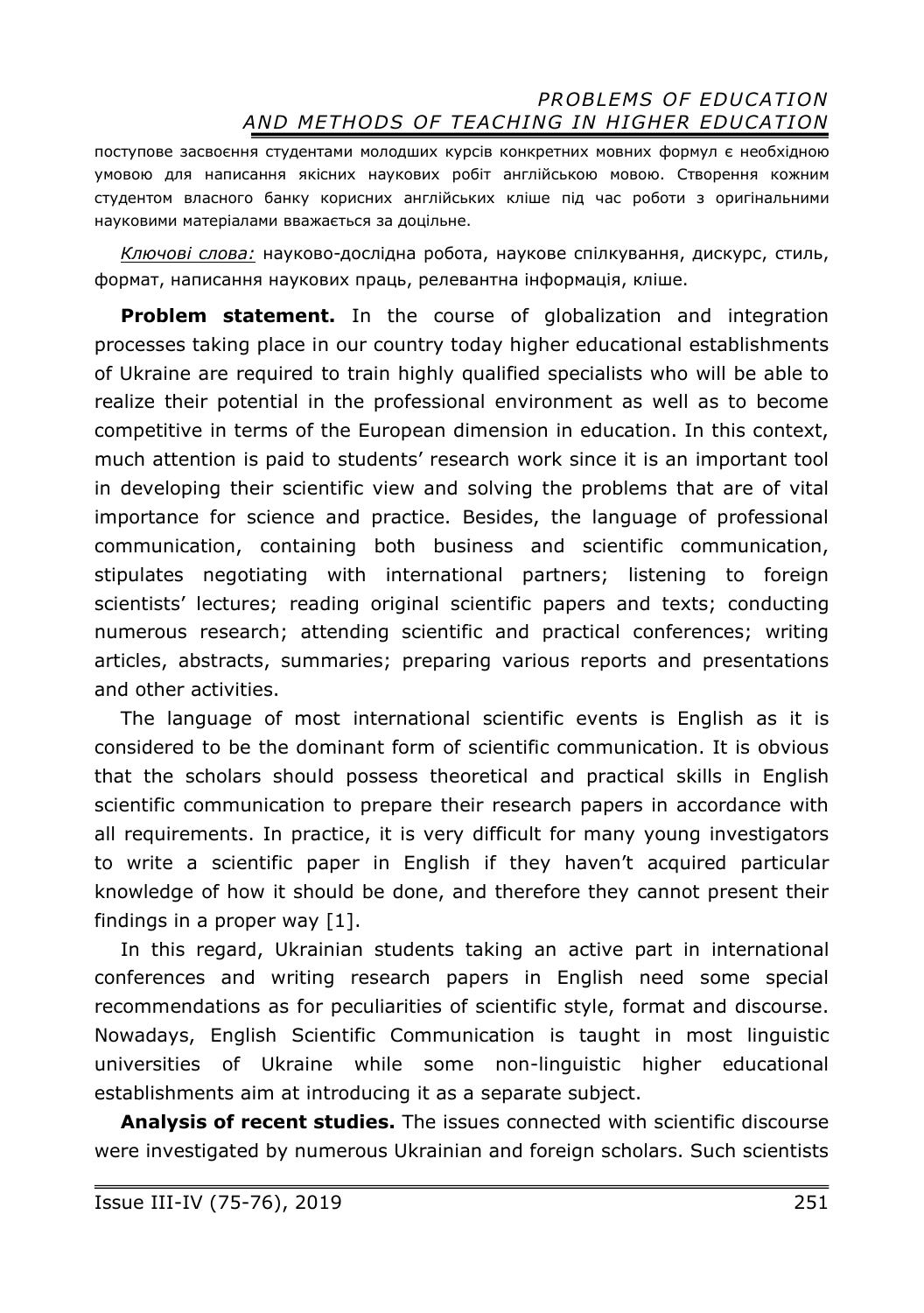as R. Day, B. Fischer, Ch. Mack, T. Mihelson, O. Potanina, N. Uspenska, M. Zigmond devoted their works to general standards for a research paper presentation. We should also mention J. Hurd, F. Woodford, L. Zhyhzhytova studying the basic problems of scientific communication; O. Krushelnytska, R. Slobodnyuk, G. Tsehmistrova analyzing the importance of students' research work; K. Voronina, L. Horchinska, L. Markushevska, A. Podorozhna describing the accepted formats of writing article reviews and summaries. Key research findings published by the above-mentioned scholars are very helpful for undergraduates (bachelors, masters), post-graduates and applicants who have already acquired the necessary competencies in English scientific communication and discourse. However, the issue remains unresolved for freshmen and sophomores, i.e. for junior students who haven't possessed such knowledge yet. Consequently, it needs further investigation.

Immersion into English-language scientific environment from the very beginning of students' professional training is very important in terms of current transformations taking place at all levels of the national educational system Moreover, this matter is of particular relevance for students from nonlinguistic higher educational establishments who learn English for Specific Purposes for approximately 2 years but should be involved in research work since freshman year, the number of teaching hours allocated to this subject according to the curriculum being insufficient.

In this respect, **the primary objective** of the article is to analyze the stages of junior students' work with scientific texts and to review special clichés corresponding to each individual section of a research paper in order to develop their skills of scientific writing in English.

**Basic material.** Research paper writing, i.e. scientific or academic writing, generates the students' abilities to work on their own, search for necessary information, analyze it, make appropriate conclusions and eventually get the final product published. In this connection, Robert A. Day (2012), a famous American scientist and Professor of English, points out that the goal of scientific research is publication. He also adds that a scientific experiment is not complete until the results are published [2].

It is undoubtedly that the more practice a person has, the better he is in completing research papers. Actually, first-year students – the so-called freshmen – cannot present a coherent scientific work corresponding to all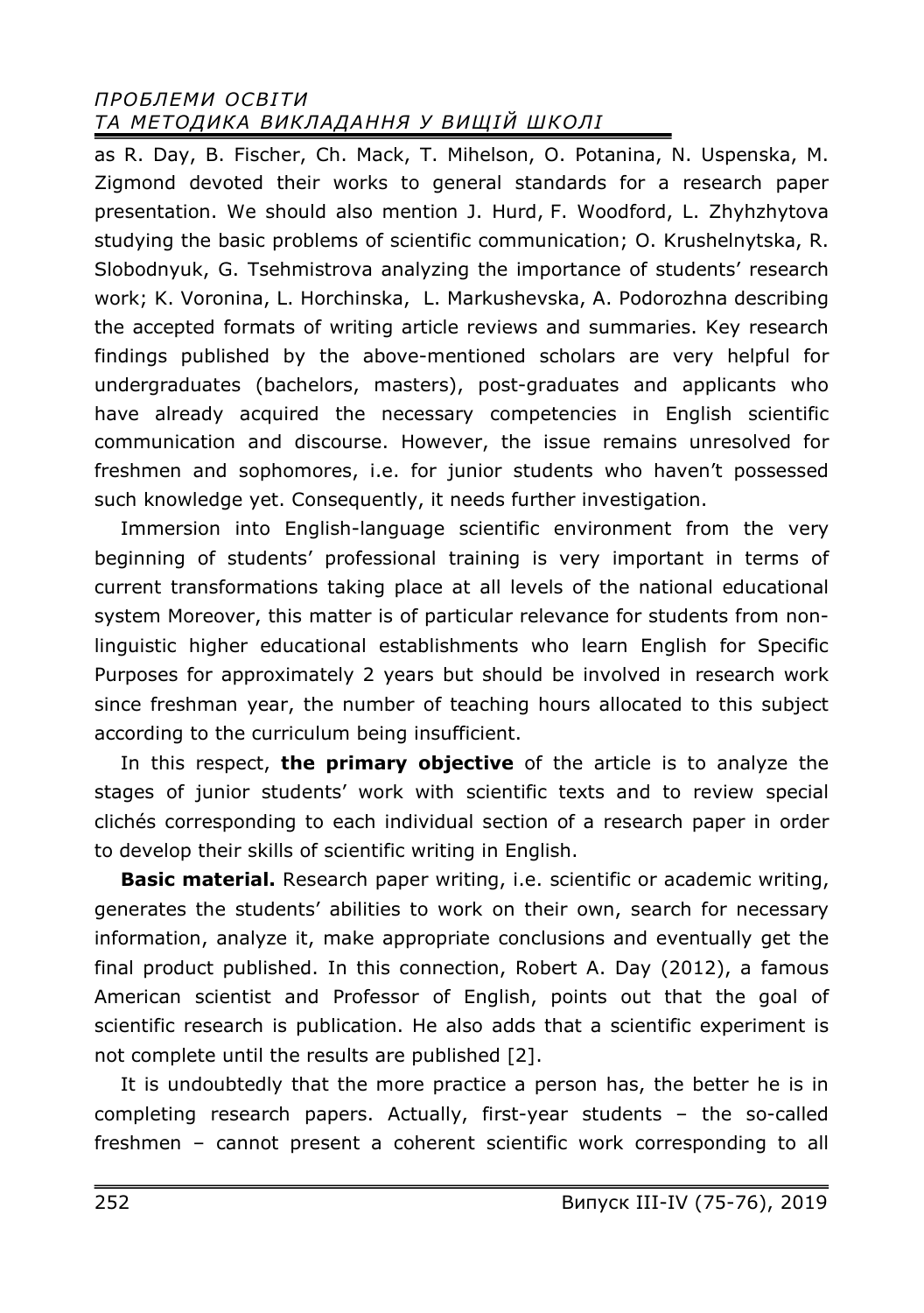standards and formats. If the beginners are required to write a particular research paper and show its results to their scientific advisor, the latter predominantly finds out a compilation of entire paragraphs taken from different sources and presented by the students as their own research. In other words, the problem of plagiarism arises. According to Chris A. Mack (2018), "often, plagiarism is more a consequence of intellectual laziness than intellectual dishonesty" [3, p. 91]. We would agree with this statement in principle, but in our case plagiarism happens due to the students' lack of proficiency in English scientific communication. This is not surprising, as fundamentals of scientific writing are not taught at secondary school.

The key thing one needs to know about a research paper is that it is an investigation of a certain problem, issue or phenomenon. Both format and content must comply with the standards of scientific style. A scientific style is characterized by accurate, logical, consistent and objective conveying of thoughts. Scientific texts contain precise definitions of investigated notions and phenomena; each sentence or statement is logically connected with the preceding and subsequent information [4, p. 32].

Before writing a scientific work in English, a student needs to conduct research on a particular issue by turning to original sources (books, manuals, articles, reviews etc.), which investigate the same problems. In other words, a researcher deals with numerous scientific texts trying to understand them.

It is worth noting that a word-for-word translation of scientific literature into the mother tongue is impossible. It is necessary for students to be aware of the lexical and syntactical structure of the English scientific text to be able to express their thoughts in future investigations [5].

In this context, the most difficult task for junior students is how to use scientific literature in writing research papers. Efficient work with scientific texts includes the following four stages to be examined below:

- 1. Selection of relevant information.
- 2. Information processing.
- 3. Information recording for further use.
- 4. Application of selected and recorded information in practice.

1. Selection of relevant information. A new research project always begins with a literature or information search, the goal of which is to evaluate investigators' prior knowledge on a proposed scientific topic before they start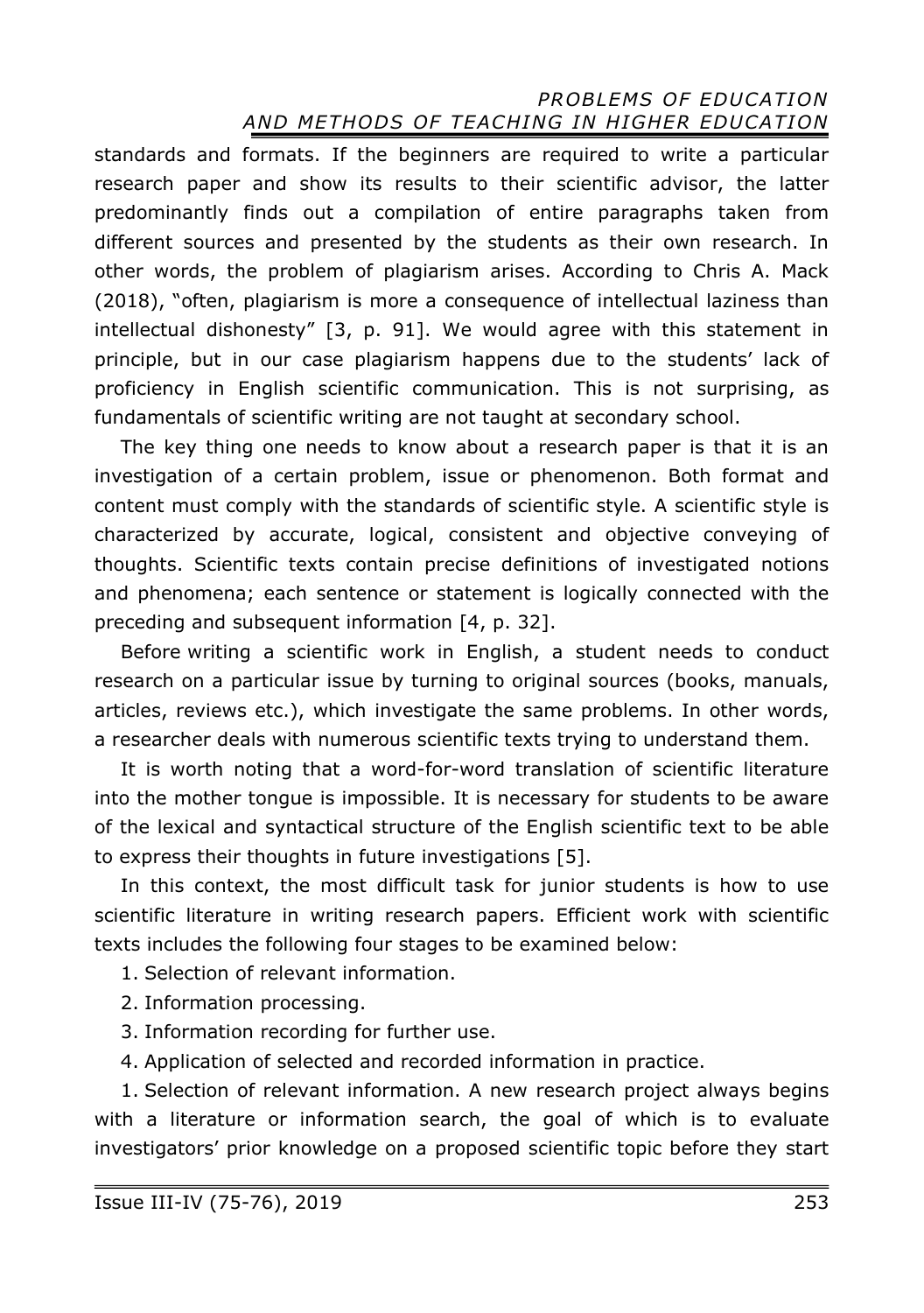advancing it. The literature search focuses mainly on reading rather than on just finding relevant papers. It implies choosing special information resources on issues under investigation. Selection of relevant information plays an important role since during this process junior students acquire abilities of identifying and understanding the necessary scientific material.

2. Information processing. This stage is considered to be the most significant in training junior students on how to work with foreign scientific literature. It is concerned with extracting and semantic processing of information contained in sources, which have already been selected during the searching stage. Information processing facilitates the students' abilities to choose, classify and measure the data; to discover, correlate and compare different facts and views presented in the texts; to determine the value, objectivity and novelty of information as well as to consider its prospects. Taking into account the above-mentioned, junior students are required to master the skills of analytic and synthetic processing of information, i.e. the skills of conceptualization, analysis and assessment of scientific texts.

It is not just enough for junior students from non-linguistic higher educational establishments to fully or partially understand and absorb the original information (analysis). It is necessary to learn how to highlight the basic information, formulate and present it briefly in logical sequence (synthesis), thereby creating a secondary text in order to retain, process and systematize the background information [6]. Ultimately, development of students' skills in semantic processing of the text has a positive effect on improvement of their reading competency.

3. Information recording for further use. The stage of information recording aims at retaining and additional processing of information. The task of data retention is realized by students' taking notes of necessary data in the process of reading and rereading scientific texts. The ability of junior students to take relevant notes is crucial for efficient work with scientific texts since recording of information optimizes its further use, namely facilitates the students' ability to systemize, generalize and remember the information. Accordingly, recorded data should be clarified, structured and presented in a coherent and logical manner.

In this respect, a primary tool for beginners before presenting the results of their own research in a scientific paper is to make a plan. It is intended to simplify the final stage – application of selected and recorded information in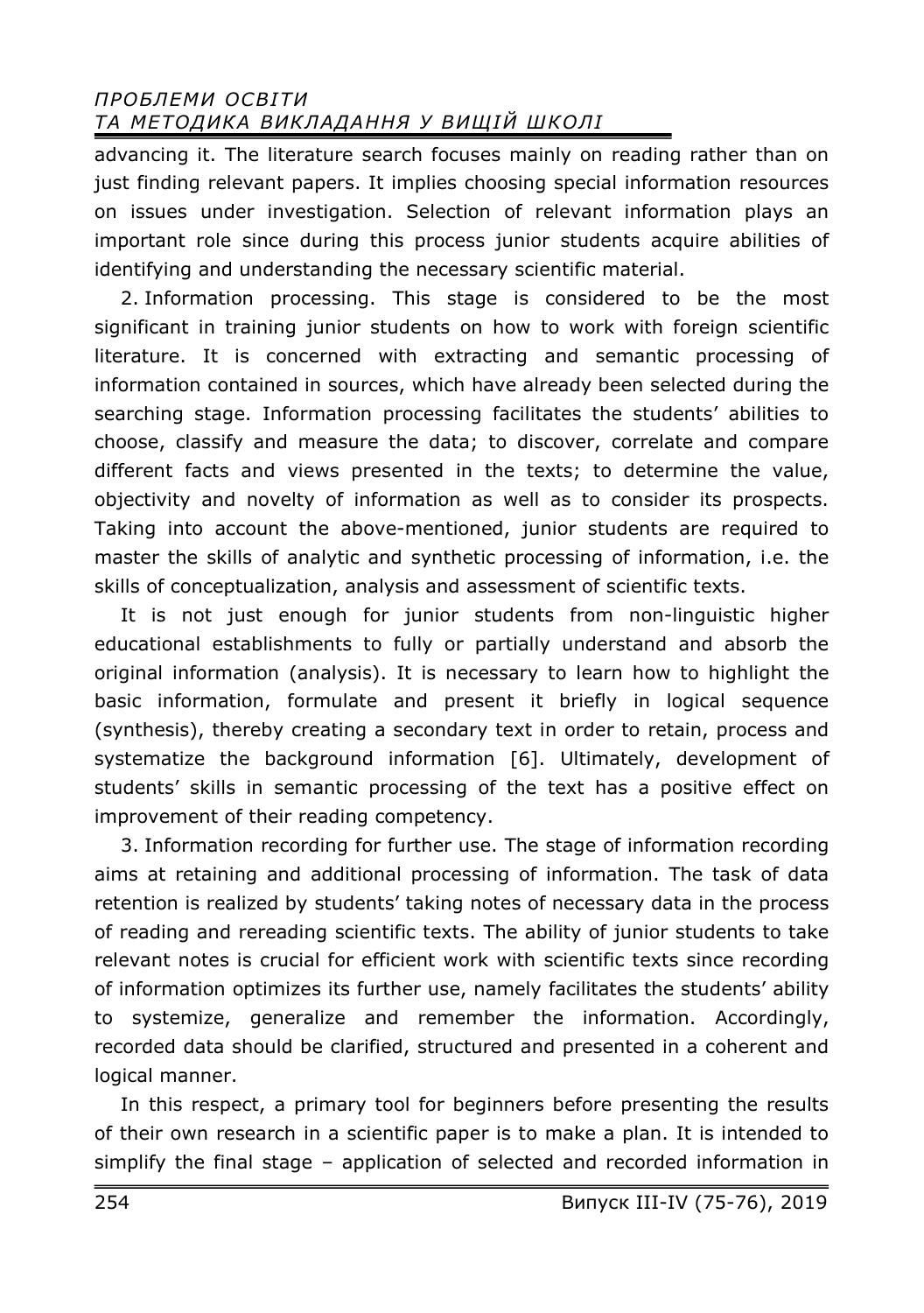practice. There exist many kinds of plans (simple, detailed, complete, question, sentence etc.), but no matter which of them students prefer, planning enables them to:

- organize their thoughts efficiently;
- decide on the most efficient way to present information;
- keep to a logical sequence of points and not wander off on a tangent;
- remember all the information that must be included;
- cut out unnecessary or irrelevant bits [7].

Once the plan has been completed, it is worth proceeding to presentation of a scientific paper in written form.

4. Application of selected and recorded information in practice. Not so many years ago a lot of students doubted practical value of research work. Some claimed that scientific writing wouldn't influence their performance in future activities. Fortunately, the things have changed in recent years. At present, most students realize that writing research papers helps them generate almost all their abilities while searching, selecting, processing and recording the relevant information on topic under investigation and applying it in practice. It is obvious, that all these abilities will be very useful at students' future workplaces. Whenever they work (in business, sales, marketing, finance etc.), they will always face the need to get more information about potential clients, certain services, new technologies and so on. After that, they will have to process the obtained information and draw the necessary conclusions. Thus, the practical value of scientific writing is under no doubt, for that reason it is an important part of any student's academic performance.

The major purpose of any research paper as an academic piece of writing is to communicate the results of the study to a target audience through various publications in scientific journals, books of abstracts, conference proceedings and other sources. To make the communication efficient, scientific works have a standardized framework today so that the authors could present their findings and ideas in an orderly, logical manner. The research paper format is as important as its content.

As noted by M. Katz (2009), most scientific papers have a stereotyped format, i.e. (1) Abstract; (2) Introduction; (3) Materials and Methods; (4) Results; (5) Discussion; (6) Conclusion; and (7) References [8, p. 3]. However, the exact section headings may differ according to the type of a paper and special requirements for its publication.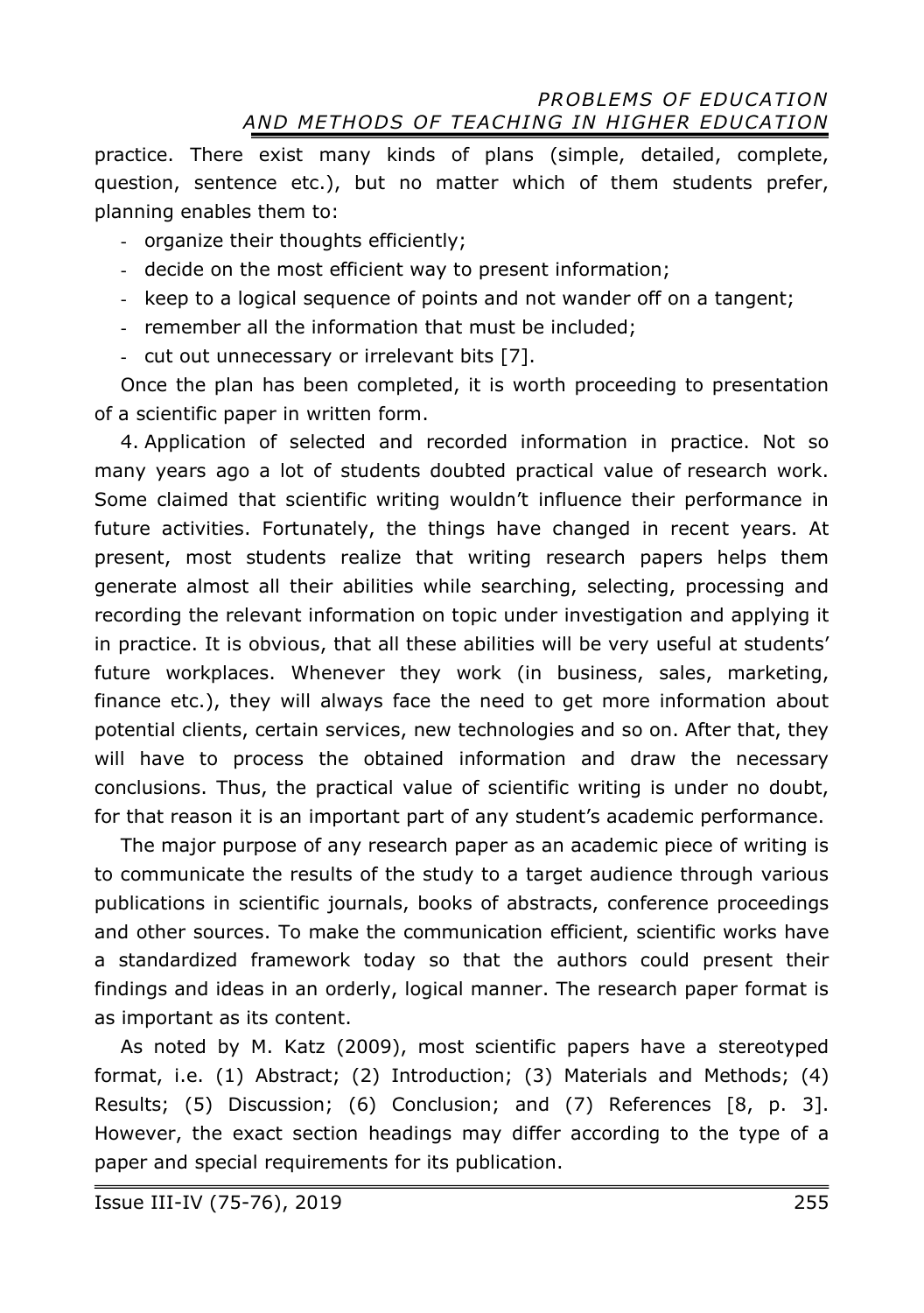Taking into consideration junior students from non-linguistic higher educational establishments of Ukraine who just start getting acquainted with fundamentals of scientific writing in English, the sections 'Abstract' and 'References' are not touched upon in our study. The limitations seem to be clear as the mentioned sections are added only when the whole text of a research paper has been completed. In order to simplify the freshmen's task at the initial stage, it is worth using a simulation model for the first scientific paper which would contain three basic sections: (1) Introduction; (2) Main Body; (3) Conclusions. The students' common understanding of such a simple structure would help them in its further modification by dividing the main sections into particular subsections. Moreover, the number of subsections is expected to vary in every case with due regard for required format.

It should be mentioned that each section / subsection differs from others by special phrases or clichés, which are the means of linking the parts of a scientific text into a coherent whole.

Cliché is defined by A. Podorozhna (2016) as a figure of speech, typical, formulaic or 'one-size-fits-all' phrase that is easily reproduced under certain conditions and contents. It is a ready-made formula facilitating the communication process [9, p. 106].

By drawing the junior students' attention to the standard structure of a scientific paper, we have illustrated what possible subsections may the basic sections of a research paper include, and what appropriate clichés should be used in each particular subsection (see Fig. 1). Classification of widely-used clichés is necessary for developing students' mechanical skills of scientific writing as well as for saving their efforts, time and reflective activities [10].

As can be seen from Fig. 1, the easy-to-use classification of clichés is made on the conceptual basis enabling students to understand the content of every subsection. We have deliberately chosen no more than three corresponding clichés so as not to overload freshmen from the very beginning of their research activities. With regard to blank spaces contained in the column "Appropriate Clichés", they are supposed to be supplemented directly by students every time when working with scientific texts and discovering new clichés. In such a way, the students will succeed in creating the so-called "Bank of Useful Clichés", which will contribute to further development of their knowledge about scientific writing in English.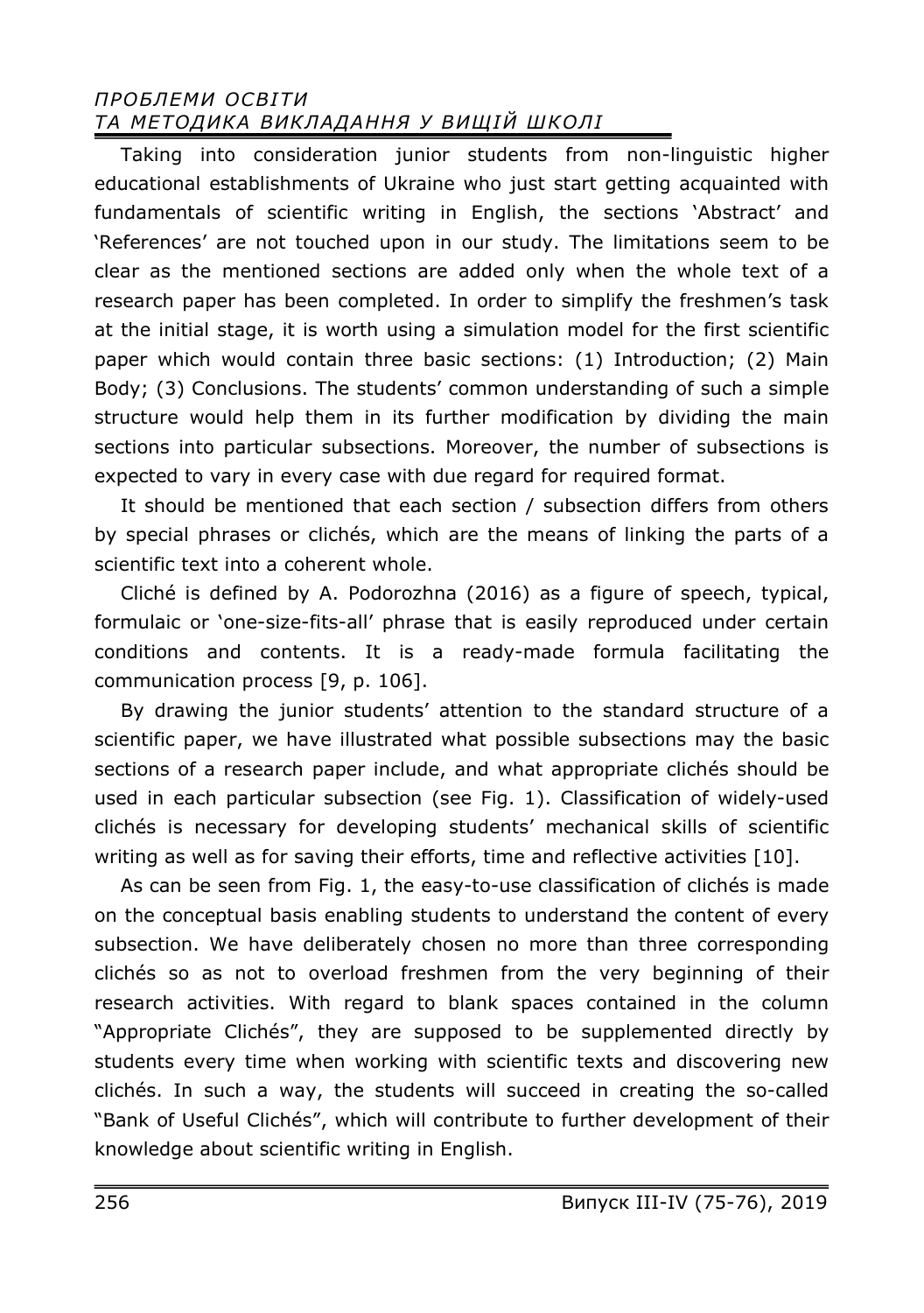| <b>SECTIONS</b> | SUBSECTIONS                                            |                                                             | APPROPRIATE CLICHÉS                                                                                                                                                                      |
|-----------------|--------------------------------------------------------|-------------------------------------------------------------|------------------------------------------------------------------------------------------------------------------------------------------------------------------------------------------|
| 1. INTRODUCTION | 1.1. Problem Statement/<br>Problem Background          |                                                             | 1)  plays an important / vital role in ; 2) In recent<br>years there has been a growing interest to ; 3) A<br>challenging problem which arises in this sphere (area) is                  |
|                 | 1.2. Literature Review /<br>Analysis of Recent Studies |                                                             | 1) The literature review shows that ; 2) However, very<br>few publications address the issue of ; 3) Only a few                                                                          |
|                 | 1.3. Aims and Objectives                               |                                                             | 1) The main aim of this work is to develop ; 2) The<br>overall goal of this paper is to analyze ; 3) The major<br>objective of this study is to examine ; etc.                           |
|                 | 1.4. Relevance /<br>Significance                       |                                                             | 1) The problem / issue of  is of particular relevance<br>for; 2)  has particular advantages over other ; 3)<br>It has significant benefits in terms of ; etc.                            |
| 2. MAIN BODY    | 2.1. MATERIALS AND<br>METHODS                          | 2.1.1. Experimental<br>Setup                                | 1) We started by investigating ; 2) The experiments<br>were performed with ; 3) We designed a new                                                                                        |
|                 |                                                        | 2.1.2. Data<br>Collection and<br>Analysis                   | 1) For this study, we analyzed the data collected from<br>; 2) Data were analyzed and correlated with ; 3) This                                                                          |
|                 |                                                        | 2.1.3. Statistical<br>Testing                               | 1) We used  statistics to report ; 2) The test for<br>found no significant differences between ; 3) To<br>investigate this statistically, we calculated ; etc.                           |
|                 |                                                        | 2.1.4. Reference to<br>figures, graphs,<br>tables, diagrams | 1) Fig. 2 shows / presents / illustrates ; 2) Table 1<br>summarizes ; 3) The graph / diagram suggests /                                                                                  |
|                 | 2.2. RESULTS AND<br><b>DISCUSSION</b>                  | 2.2.1. Findings and<br>Comparison with<br>Previous Studies  | 1) Our results demonstrated that ; 2) From the<br>results, it is clear that ; 3) Contrary to the findings of                                                                             |
|                 |                                                        | 2.2.2. Limitations                                          | 1) Because of the lack of  we decided to not examine<br>; 2) Another limitation in  involves the issue of ; 3)                                                                           |
|                 |                                                        | 2.2.3. Casual<br>Arguments                                  | 1) This is particularly important when investigating ;<br>2) It is unlikely that ; 3) This was included to verify                                                                        |
|                 |                                                        | 2.2.4. Speculations<br>and Deductive<br>Arguments           | 1) Therefore, it remains unclear whether ; 2) It is<br>difficult to explain such results within the context of ;<br>3) These findings support the notion that  is not                    |
| 3. CONCLUSIONS  | 3.1. Overall Summary                                   |                                                             | 1) Summing up the results, it can be concluded that ;<br>2) In conclusion, it is evident that this study has shown<br>; 3) The analysis of leads to the following<br>conclusions: ; etc. |
|                 | 3.2. Possible Application                              |                                                             | 1) The technique / approach / result is applicable to ;<br>2) The findings suggest that this approach could also be<br>useful for ; 3) The findings are of direct practical              |
|                 | 3.3. Prospects for Further<br>Research                 |                                                             | 1) In our future research we intend to concentrate on<br>; 2) Clearly, further research of  is necessary to / for<br>; 3) Several other problems remain to be addressed /                |

*Fig. 1. Standard Structure and Appropriate Clichés of a Scientific Paper \**  \* Source: developed by the author according to [7, 11].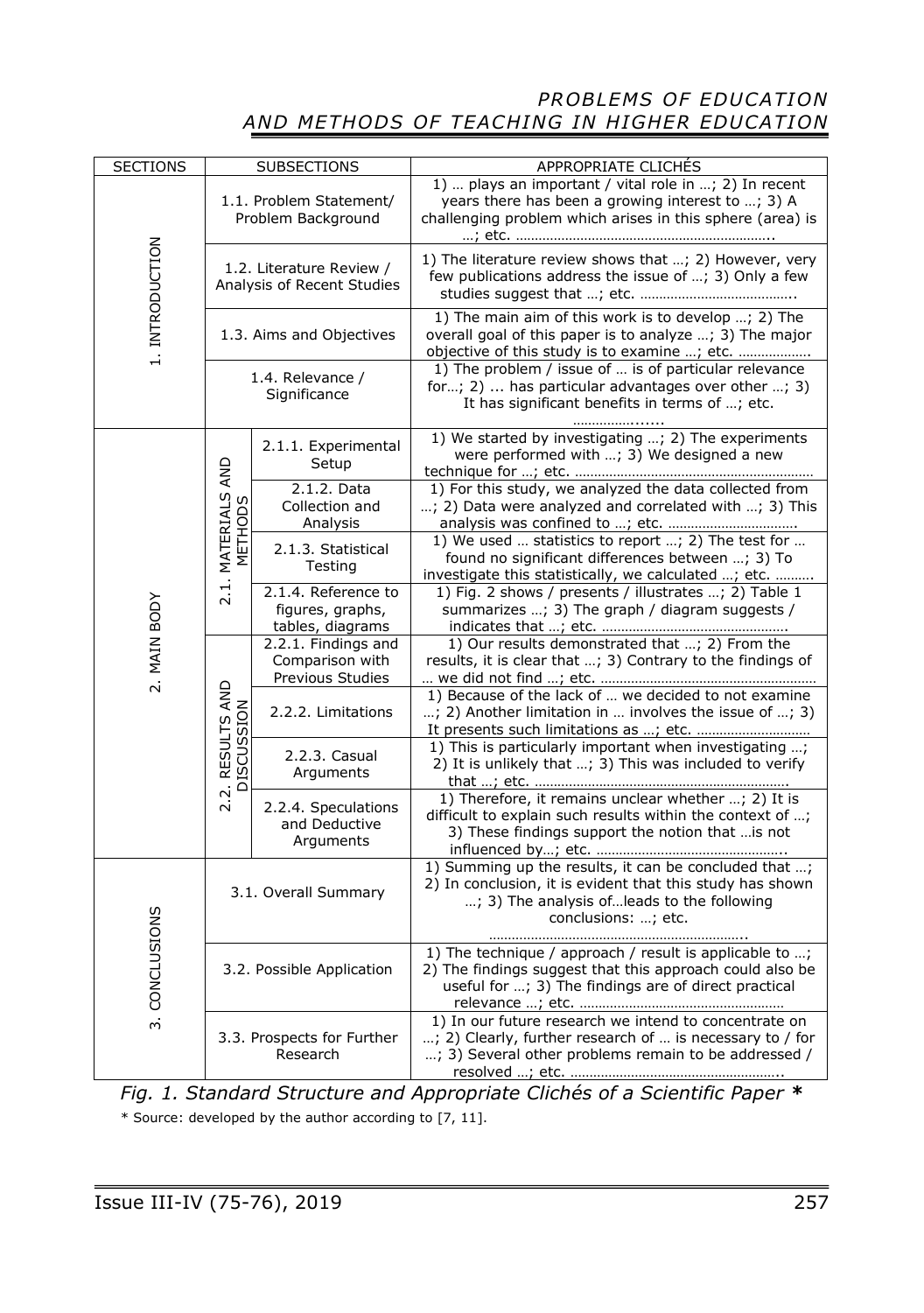**Conclusions.** Scientific writing has a pivotal role in students' intellectual development. It helps them acquire strong writing and reading competencies, and finally master the skills of English scientific communication. In addition, during the work with scientific texts such research-related tasks as selecting, processing and recording of relevant information are helpful for development of students' analytical thinking.

It is obvious that scientific writing is entirely different from formal one since the former type focuses on the technique. Consequently, one must be aware of the ways how to use these techniques in order to convey the ideas in the best possible way. In this respect, presentation of research papers in English will be much easier for junior students from non-linguistic higher educational establishments provided they learn a stereotyped format of writing a scientific work and implement it since their early academic careers.

The task can be improved by dividing a research paper into different sections and subsections as it is impossible to be successful in trying to accomplish all the work together. Application of special English clichés in students' research papers facilitates the process of linking the parts of a scientific text into a coherent whole.

**Prospects for further research.** This article has only been able to touch on the most general features of a four-stage work with scientific texts and the standard structure of a scientific paper divided into certain sections and subsections, which contain special English clichés corresponding to each of them. However, fundamentals of scientific writing cover not only these issues. The subject matter of scientific style is equally important for junior students from non-linguistic higher educational establishments since it is concerned with a number of lexical and grammar peculiarities. Clearly, further research will be needed to analyze lexical and grammar dominants and their functioning in English scientific texts.

#### **References:**

1. Bazanova, E. M. (2016). Scientific Publication: Write it in English or Get it Translated? *Nauchnyj redaktor i izdatel'* [Science Editor and Publisher], vol. 1 (1-4), pp. 17-24. (In Russ.).

2. Day, R., Gastel, B. (2012). *How to Write and Publish a Scientific Paper*, 7th ed. University Printing House, Cambridge, 293 p.

3. Mack, Ch. A. (2018). *How to Write a Good Scientific Paper*. SPIE Press, Bellingham, Washington, 123 p.

4. Potanina, О. S. (2011). *Osnovy nauchnoj raboty: podgotovka nauchnoj stat'i na anglijskom jazyke: uchebnoe posobie* [Fundamentals of scientific work: preparation of a scientific article in English: A Tutorial]. Tomsk Polytechnic University, Tomsk, 80 p. (In Russ.).